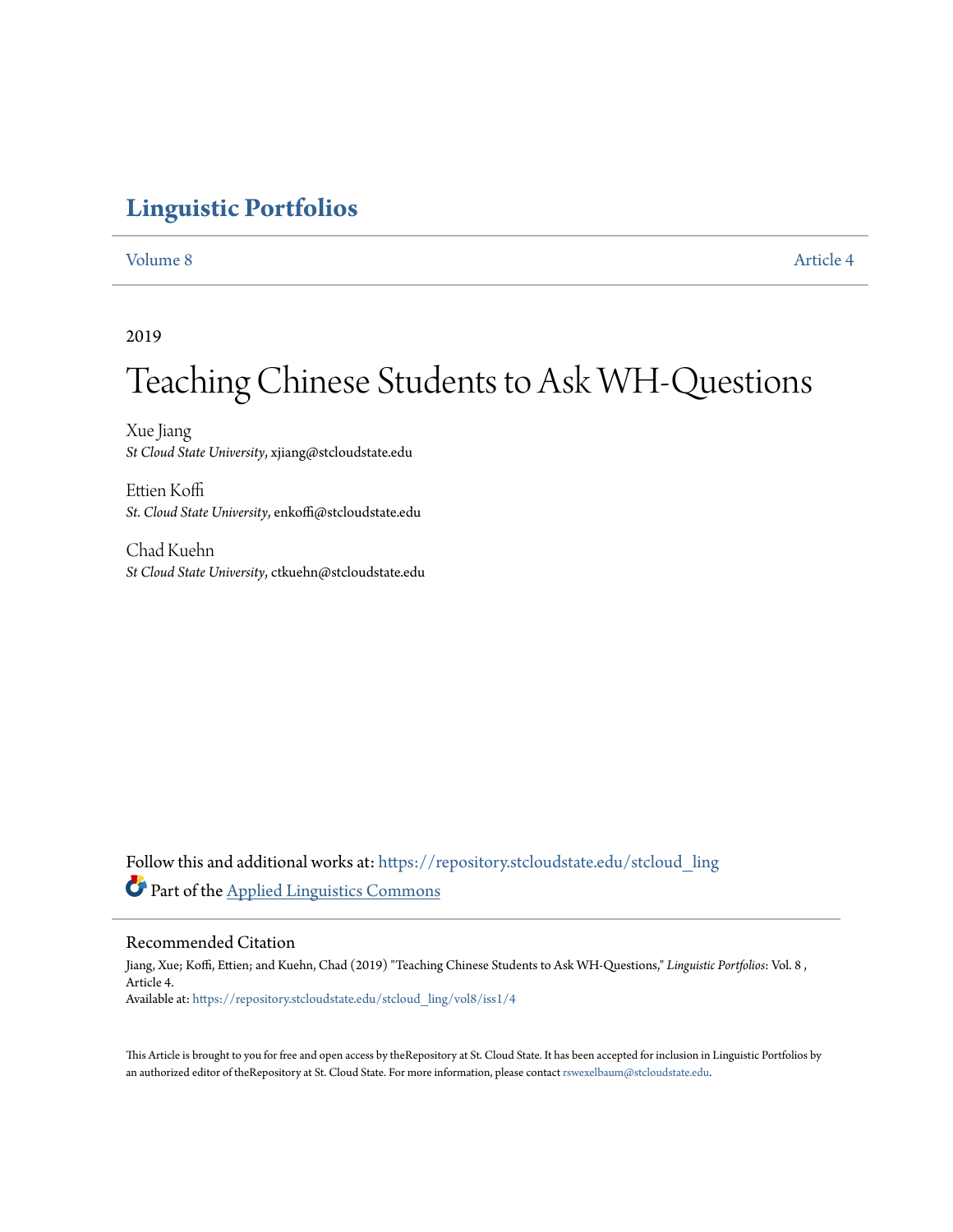# **TEACHING CHINESE STUDENTS TO ASK WH-QUESTIONS IN ENGLISH**

# XUE JIANG, ETTIEN KOFFI, AND CHAD KUEHN1

# **ABSTRACT**

*The challenges of a second language are many: one of those challenges for Chinese students of English is asking WH questions. This paper will attempt to illuminate what makes WH-questions in English challenging for the Mandarin L1 speakers, and why. Negative transfer from Mandarin structure and its effect on word order are especially analyzed. The implications for ESL/EFL learners and possible teacher interventions will also be explored, including the sequence in which Wh-Question words are to be introduced to learners.*

## **1.0 Introduction**

Many studies acknowledge that language transfer plays a significant role in second language acquisition. There are two types of language transfer: positive and negative transfers, depending on the similarities and differences of language features. When L1 knowledge facilitates L2 learning, positive transfer occurs; when the L2 is different from the L1, the learner's L1 knowledge may interfere with L2 learning (Saville &Troike, 2006, p.50). There are some significant differences in syntactic structure between Mandarin and English. Asking WH-questions is one of the main areas where Chinese learners of English are very likely to make syntactic errors because of the aforementioned differences. Therefore, both Chinese learners of English and their teachers should pay attention to the syntactic differences of WHquestions between English and Mandarin.

### **2.0 WH-Question in English and Mandarin**

 

Languages are generally categorized as WH-*in situ* or *movement* languages according to the position of WH-question words in sentences. Mandarin is a WH- *in situ* language, which means that WH-question words stay where they are generated in the deep structure (Gao, 2009, p.11). In other words, no movement of the WHquestion words is required. English, on the other hand, is classified as a *movement* language, that is, WH-question words move to sentence-initial position even though in the deep structure of the sentence, they occur elsewhere (Huang, 1982). When WH-question words move to the beginning of the sentence, they bring about curious syntactic operations, subject-auxiliary inversion and DO-Support insertion (Koffi, 2015, p. 95-99).

WH-question words play a very important role in English sentences. There are eight of them: *who*, *what*, *when, where*, *why, whose*, *which*, and *how*. They also cover different kinds of questions. These types of questions have been nick-named

<sup>1</sup>**Authorship responsibilities:** This paper was originally written for the second author's graduate Pedagogical Grammar course. Author 1 and Author 3 wrote it as a term paper. Author 2 noticed that the paper had potential for publication and contributed to it to this end. Author 1 drew from her experience as a native speaker of Mandarin and an English teacher in China. She provided the tree diagrams and most of the examples in the paper. Author 2 beefed up the syntactic analyses, the argumentation, and the general outlook of the paper in its current format. He does not assume any responsibilities for errors in the Mandarin sentences, the Pinyin transliterations, or the idiomatic translations. He assumes full responsibility for errors in the syntactic analyses and grammatical terminology. Author 3 is a native speaker of English who has taught English in China.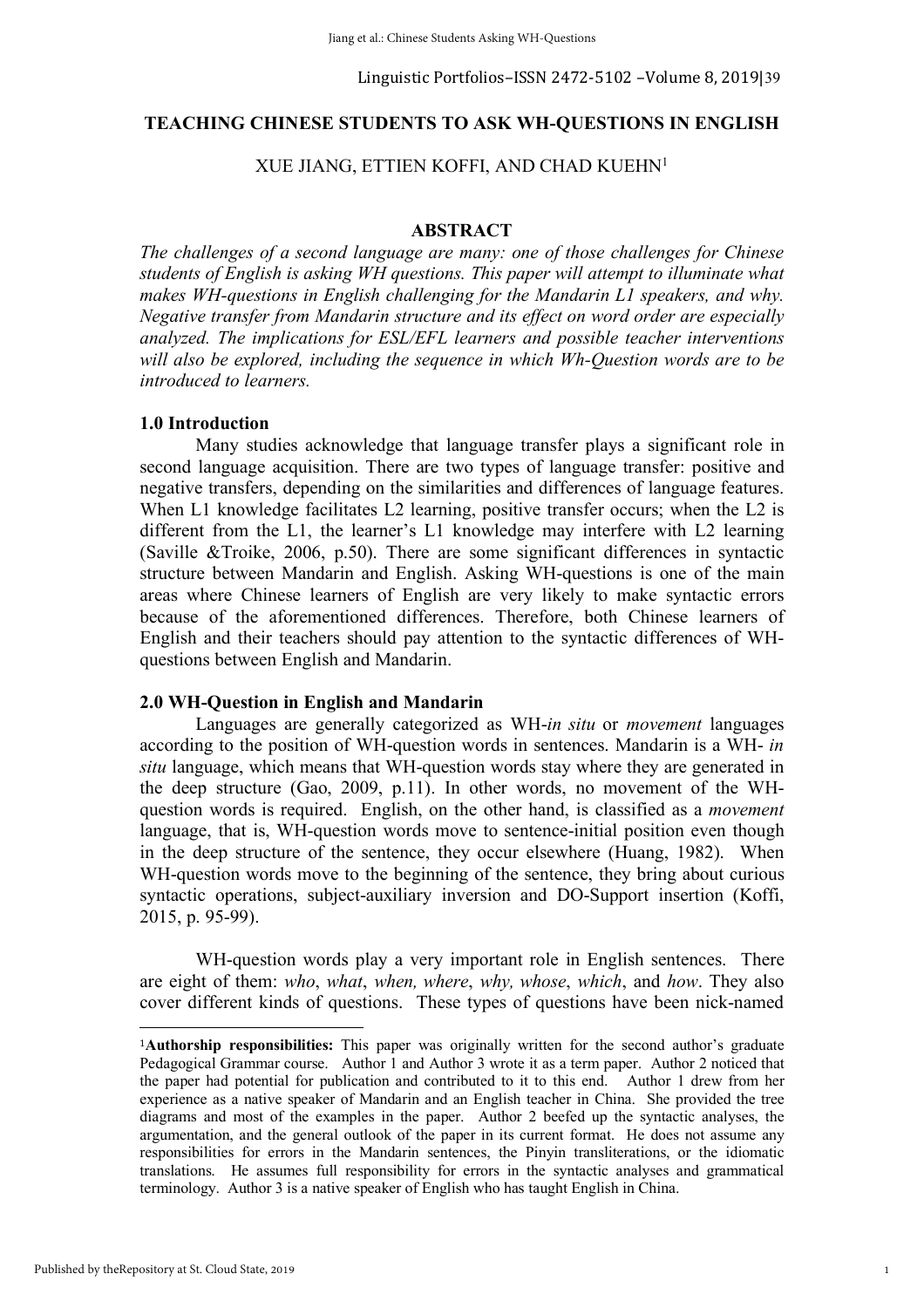"WH-questions" because they typically involve the use of a WH-interrogative word at the beginning the sentence. *How* is also classified as a WH-question word even though it does not begin with  $\langle \text{wh} \rangle$ . The classification is warranted because it exhibits the same syntactic behavior as other members of this class (Curme 1931). Even so, WH-question words have their different grammatical functions. This makes WH-question sentences harder for Mandarin speakers of English to master. Zhang (2016) argues that in teaching Mandarin speakers, one should focus on the grammatical functions of these words. We have followed this suggestion in the discussions below. The sentences are first presented in Mandarin, then in pinyin, then glossed and translated into English.

# **2.1 Asking "Who" Questions**

The WH-question word *Who* functions as an interrogative subject Pronoun, as illustrative in Sentence 1:

Sentence 1: *谁*将会参加这门语法课? Pinyin transliteration: **s***hui* jiang hui can jia zhe men yu fa ke? Gloss: *Who* will take this syntax class? Idiomatic translation: *Who* will take this syntax class?

In this sentence, we see that *Who* occurs in the same position in Mandarin and English. However, in other interrogative sentences, the position occupied by the WH word is different.

# **2.2 Asking "What" Questions**

Questions with *What* call for a transitive verb. In Sentence 2, the direct object of the verb "say" is "what."

Sentence 2: 其他学生将会说什么?

Pinyin transliteration: qi ta xue sheng jiang hui shuo *shen me*? Gloss: Other students will say *what*? Idiomatic translation: *What* will other students say?

# **2.3 Asking "When" Questions**

The question word *When* is a temporal adverb. In Sentence 3, it inquires about the time when an action will take place.

Sentence 3:你*什么时候*完成了你的作业? Pinyin transliteration: ni *shen me shi hou* wan cheng le ni de zuo ye? Gloss: You *when* finish-ed your project? Idiomatic translation: *When* did you finish your project?

# **2.4 Asking "Where" Questions**

The interrogative word *Where* is a locative adverb. In Sentence 4, it specifies the location where an event is to occur.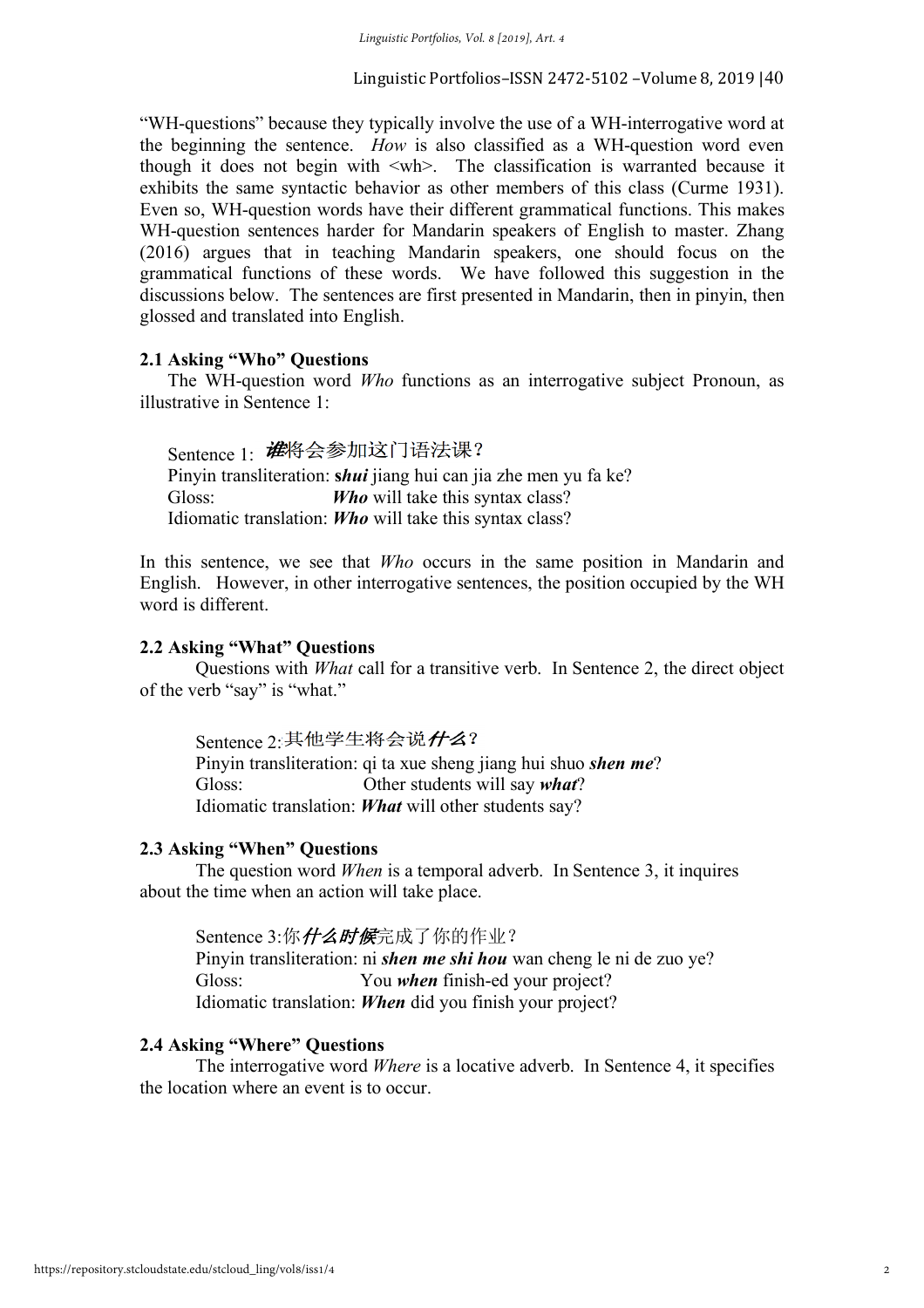Linguistic Portfolios–ISSN 2472-5102 -Volume 8, 2019  $|41$ 

Sentence 4:你是从哪里来的?

Pinyin transliteration: ni shi cong *na li* lai de? Gloss: You are from *where* come? Idiomatic translation: *Where* are you from?

# **2.5 Asking "Why" Questions**

The interrogative word *Why* is also an adverb. When it is used in a sentence, as in Sentence 5 below, the one asking the questions is looking for an explanation.

Sentence 5:你为什么能完成这个难的作业? Pinyin transliteration: ni *wei shen me* neng wan cheng zhe ge nan de zuo ye? Gloss: You *why* can finish the tough project? Idiomatic translation: *Why* can you finish the tough project?

# **2.6 Asking "Whose" Questions**

The grammatical functions of *Whose* depends on the sentence where it occurs. In some sentences, it is a relative pronoun. In others, such as the one in Sentence 6, it is an interrogative possessive adjective.

Sentence 6: **谁的**书落在桌子上了? Pinyin transliteration: *shui de* shu la zai zhuo zi shang le? Gloss: *Whose* book left desk on? Idiomatic translation: *Whose* book is left on the desk?

# **2.7 Asking "Which" Questions**

Like *Whose*, the grammatical function of *Which* can be elicited in the context of the sentence where it occurs. In Sentence 7, it is an interrogative adjective since it modifies *"book."* However, *Which* can also function as a relative pronoun or an interrogative pronoun.

Sentence 7: *哪本*书是这个男孩应该读的? Pinyin transliteration: *na ben* shu shi zhe ge nan hai ying gai du de? Gloss: *Which* book is the boy should read? Idiomatic translation: *Which* book should the boy read?

# **2.8 Asking "How" Questions**

As noted previously, even though *How* is not written with the grapheme WH, it still belongs to WH-question words because it behaves syntactically like the rest of them. It usually functions as a modality adverb, as can be seen in Sentence 8, where it asks for the methods or ways in which people accomplish tasks.

Sentence 8:你是怎么做的这个美味的蛋糕的? Pinyin transliteration: ni *zen me* zuo zhe ge mei wei de dan gao ? Gloss: You **how** cook this delicious cake? Idiomatic translation: *How* do you cook this delicious cake?

As can be seen by the examples above, English WH–words are always at the beginning of a sentence. The Mandarin WH-word, however, does not move to the beginning of the sentence, but stays *in situ*. When it functions as a subject, as in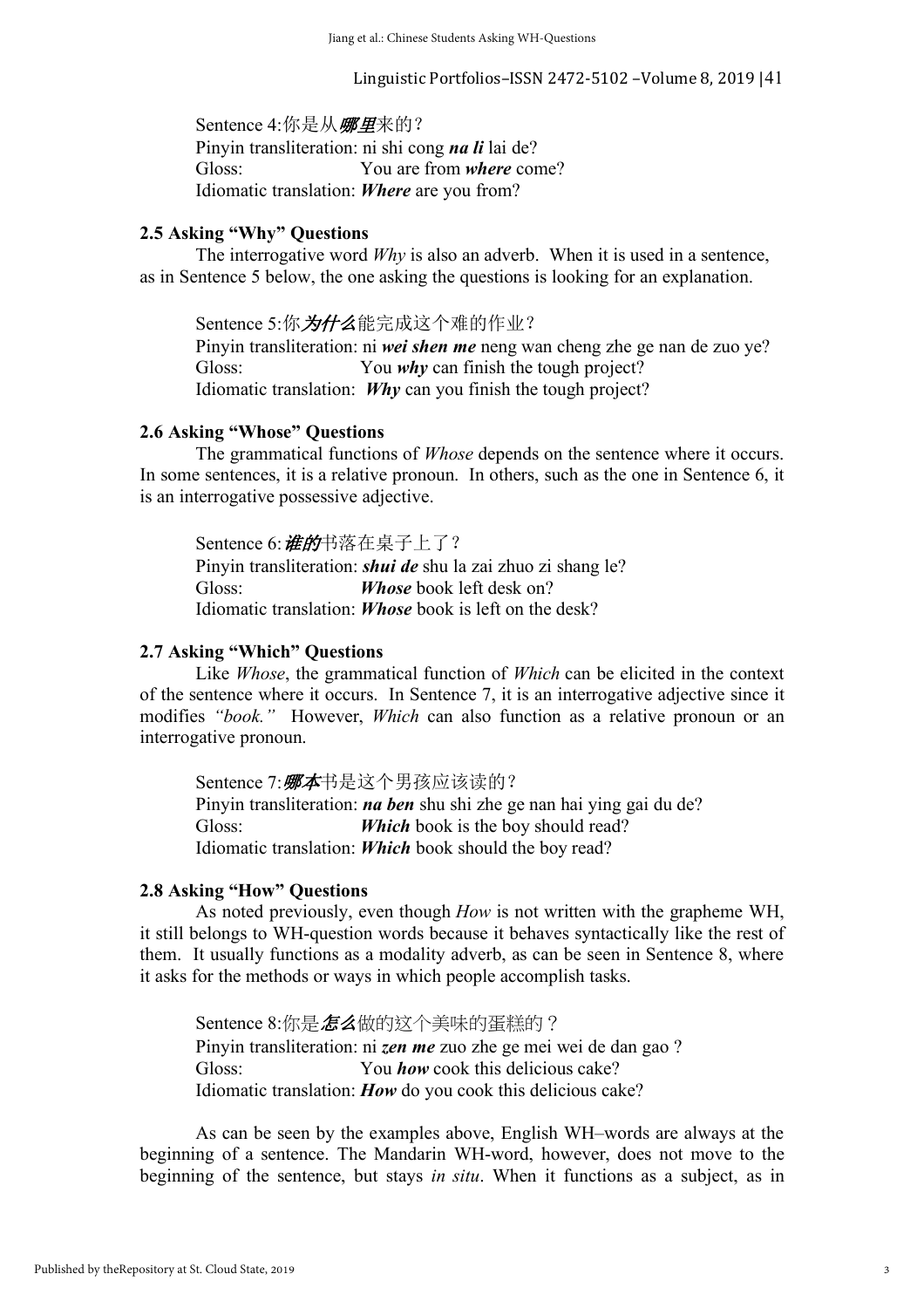Sentence 1, it occupies the position before the verb. When the question word *what* occurs in a sentence in Mandarin, as in Sentence 2, it occupies the position after the verb. In adverbial clauses, as in Sentences 3, 4, 5, and 8, it is more likely to follow the subject but precede the verb. When it functions as an interrogative possessive adjective, its position is before nouns. In two syntactic positions, positive transfer from Mandarin to English is likely. This is the case when the WH-word is a subject pronoun or a possessive adjective. In these positions, beginning and intermediate Mandarin speakers of English are not likely to make mistakes. However, in other positions, especially when the WH-word functions as an adverb, negative transfers do occur. These are the constructions to which teachers should pay most attention to.

# **3.0Transformations**

When WH words function as adverbs, the teacher must draw on his/her knowledge of syntactic transformations to help Mandarin students ask grammatically well-formed sentences in English. Because Mandarin WH words occur *in situ*, they are close to what WH sentences are in English. Koffi (2015, p. 81) notes that in the deep structure of sentences in English, there are no questions, no negation and no passive voice. Most WH-sentences in English are the result of transformations. Such sentences undergo various derivational stages, some which are highlighted here:

- 1. WH word fronting
- 2. DO-Support Insertion
- 3. Subject-Auxiliary Inversion
- 4. Affix Hopping stages.

Again, since WH interrogative sentences occur *in-situ*, none of these derivations are needed when speaking Mandarin. Therefore, when teaching English to Mandarin speakers, the above-mentioned derivational steps become very important. All this is illustrated by the transformations in Table 1. The illustration is based on Sentence 3.

| <b>Derivations</b> | <b>English</b>                                | <b>Mandarin</b>                     |
|--------------------|-----------------------------------------------|-------------------------------------|
| Deep structure     | You past finish your project when             | Ni shen me shi hou past wan         |
|                    |                                               | chengni de zuo ye                   |
| Interrogation      | Q You past finish your project when           | Q Ni shen me shi hou past wan       |
|                    |                                               | chengni de zuo ye                   |
| Do-insertion:      | Q You past <i>DO</i> finish your project when |                                     |
| Subject-Aux        | Q Do You past finish your project             |                                     |
| Inversion          | when                                          |                                     |
| WH Fronting:       | Q When Do You past finish your                |                                     |
|                    | project                                       |                                     |
| Affix Hopping      | Q When Do past You finish your                | Ni shen me shi hou wan              |
|                    | project                                       | cheng past ni de zuo ye             |
| Spell out rule     | When did you finish your project?             | Ni <i>shen me shi hou</i> wan cheng |
|                    |                                               | le ni de zuo ye?                    |
| Surface structure  | When did you finish your project?             | Ni <i>shen me shi hou</i> wan cheng |
|                    |                                               | le ni de zuo ye?                    |

Table 1: Derivational Steps

In the Mandarin sentence, we see that the WH-question word/phrase "*shen me shi hou"* remains in the same position throughout the derivation. We also see that the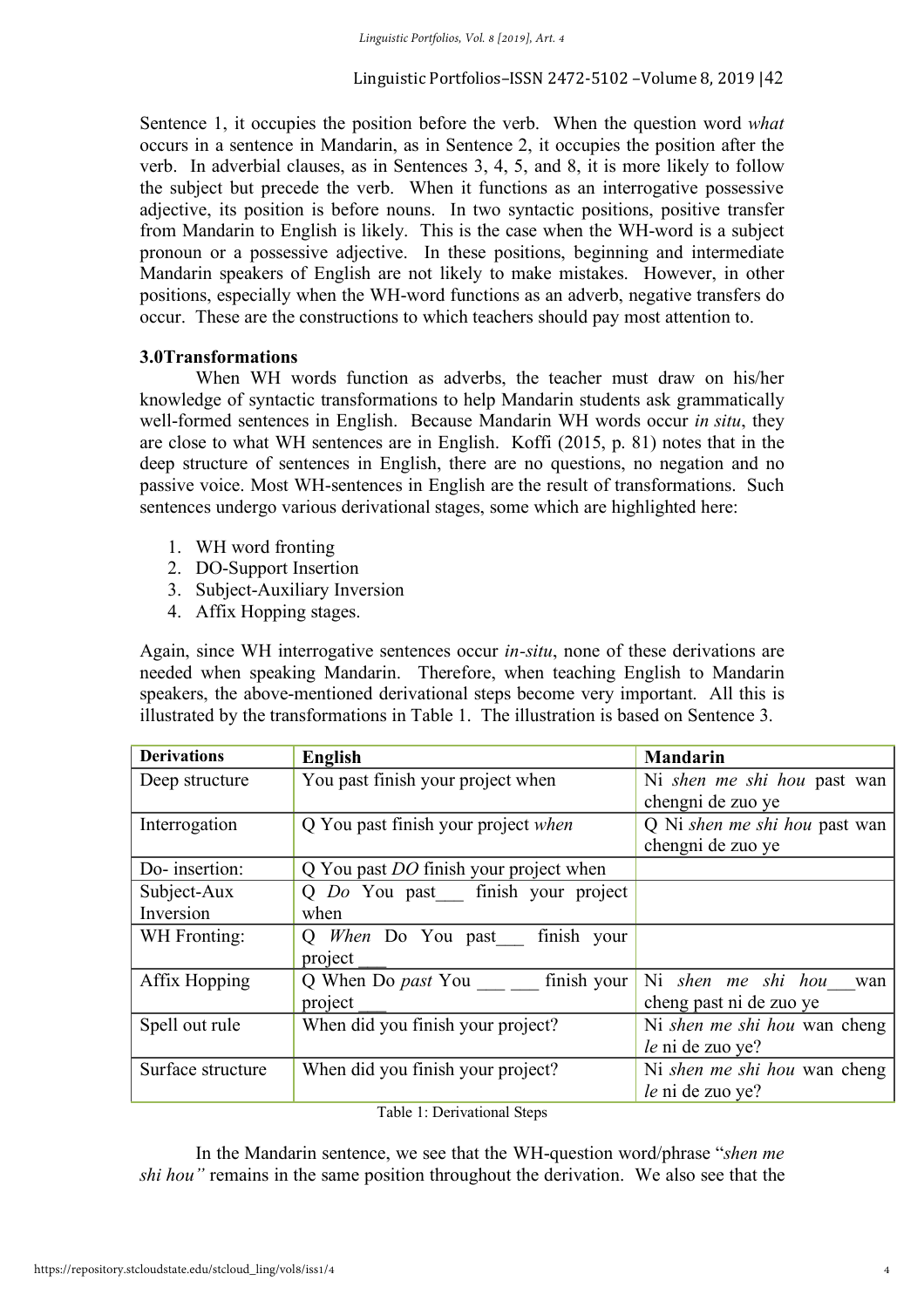*"wang cheng"* verb remains unchanged except for the presence of the morpheme *"le"* which was not part of the deep structure. This morpheme is a tense/aspect marker. In other words, whereas Sentence 3 undergoes six derivational steps, the Mandarin sentence undergoes only one, namely, the addition of the morpheme *"le."* Conspicuously missing in Mandarin are WH-fronting, Do-Insertion, Subject-Auxiliary Inversion, and Affix Hopping.

Tree diagrams illustrating the deep structure forms of the English and Mandarin Sentence 7 are shown in Figure 1:



Figure 1: Deep Structure of Sentence 7 in English and Mandarin

When transformations occur, we see all kinds of things happening to the deep structure form of the sentence in English. The arrows highlight the derivational steps needed to generate the well-formed surface structure in English. Contrast this with the Mandarin version of the same sentence. The surface structure form is nearly the exact replica of the deep structure form of the sentence:



Figure 2: Surface Structure of Sentence 7 in English and Mandarin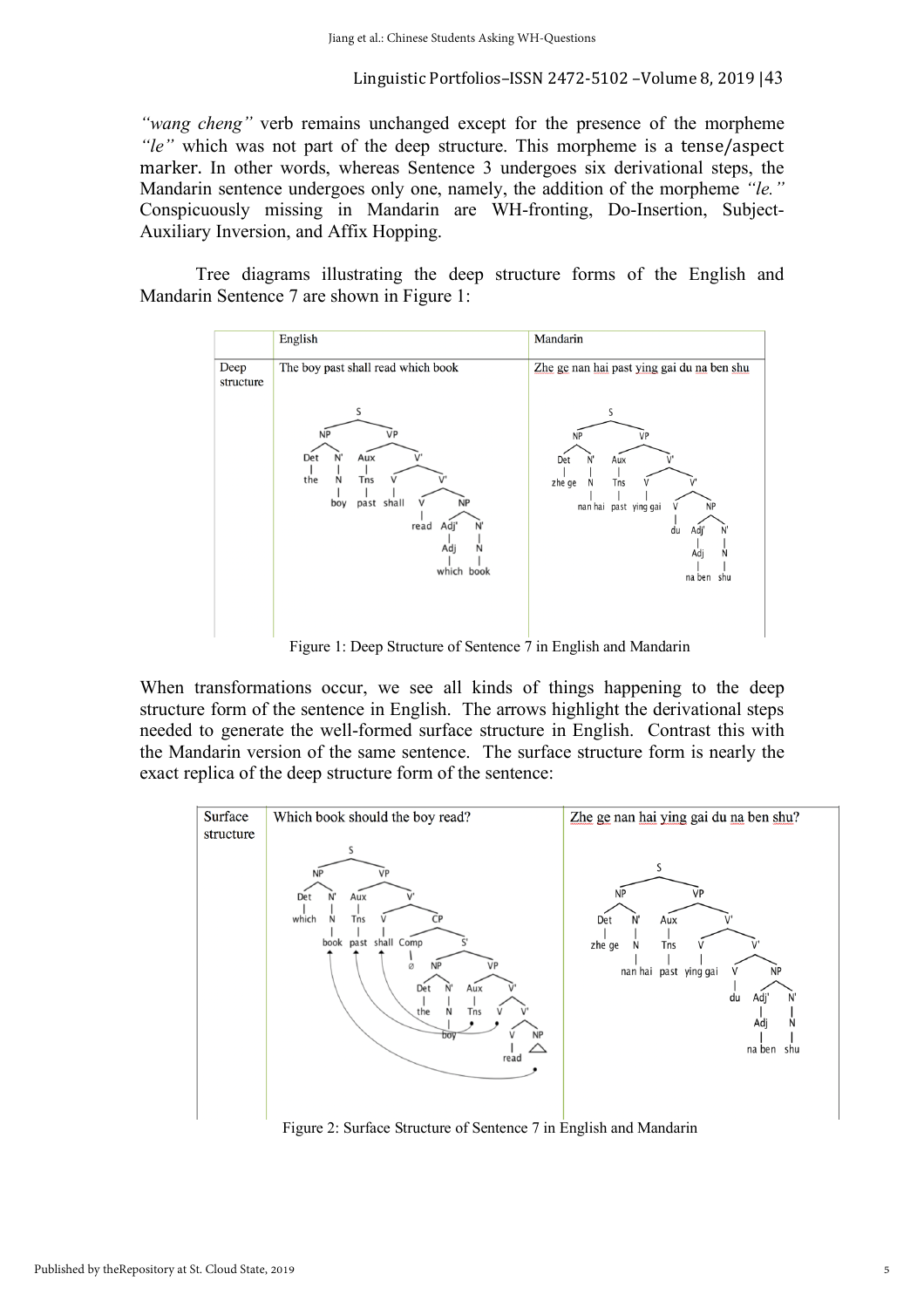# **4.0 A Case Study**

We tested out the claims in the previous sections by asking Xing Zhang (not his real name) to ask questions to his Chinese instructor about America. He could ask whatever questions he wanted, but the questions had to be asked in English. Zhang is a middle school student. He has been learning English since he was 9 years old for five hours a week. Zhang asked the four questions below:

| Sentence 9:                 你喜欢美国吗?                                                                                                                                                                                                                                            |                                                                                                                                                                                                               |
|--------------------------------------------------------------------------------------------------------------------------------------------------------------------------------------------------------------------------------------------------------------------------------|---------------------------------------------------------------------------------------------------------------------------------------------------------------------------------------------------------------|
|                                                                                                                                                                                                                                                                                | Pinyin transliteration: Ni xi huan mei guo <i>ma</i> ? <sup>2</sup>                                                                                                                                           |
| Gloss:                                                                                                                                                                                                                                                                         | Do you like America?                                                                                                                                                                                          |
|                                                                                                                                                                                                                                                                                | Idiomatic translation: Do you like America?                                                                                                                                                                   |
|                                                                                                                                                                                                                                                                                | Sentence 10:     你喜欢中国还是美国?                                                                                                                                                                                   |
|                                                                                                                                                                                                                                                                                | Pinyin transliteration: Ni xi huan Zhong guo hai shi mei guo?                                                                                                                                                 |
| Gloss:                                                                                                                                                                                                                                                                         | You like China or America?                                                                                                                                                                                    |
|                                                                                                                                                                                                                                                                                | Idiomatic translation: Which country do you like, China or America?                                                                                                                                           |
| Gloss:                                                                                                                                                                                                                                                                         | Sentence 11: 実国有 <i>什么</i> 好吃的吗?<br>Pinyin transliteration: Mei guo you <i>shen me</i> hao chi de <i>ma</i> ?<br>America have what good food ma?<br>Idiomatic translation: What good foods does America have? |
| Sentence 12:               美国 <i>哪里</i> 有海滩?<br>Gloss: The Gloss of the Contract of the Contract of the Contract of the Contract of the Contract of the Contract of the Contract of the Contract of the Contract of the Contract of the Contract of the Contract of the Contra | Pinyin transliteration: Mei guo <i>na li</i> you hai tan?<br>America where have beach?<br>Idiomatic translation: Where are the beaches located in America?                                                    |

Xing's first question is a Yes/No question. These types of questions in Mandarin are structurally similar to their counterparts in English. The remaining questions, Xing produced the following sentences in English:

Sentence 10: You like China or America? Sentence 11: America has what good foods? Sentence 12: America's beaches are located where?

These are clearly examples of negative transfers from Mandarin WH-question formation into English.

# **5.0 Challenges for Chinese Students Learning English**

The analysis has shown that the syntactic differences between English and Mandarin WH-question formation are enough to cause problems for Mandarin learners. The various transformational steps outlined previously indicate WHquestions in English are rather complex. We will focus on the issue of word order. Lee (2016) concurs and adds that such sentences are "formally complex, requiring learners to know metalinguistic terms to formulate the rules of its formation and a number of critical grammatical features that are different from the normative Chinese

 

<sup>&</sup>lt;sup>2</sup> The Mandarin word transliterated as "ma" is an interrogative particle. It has no direct equivalent in English.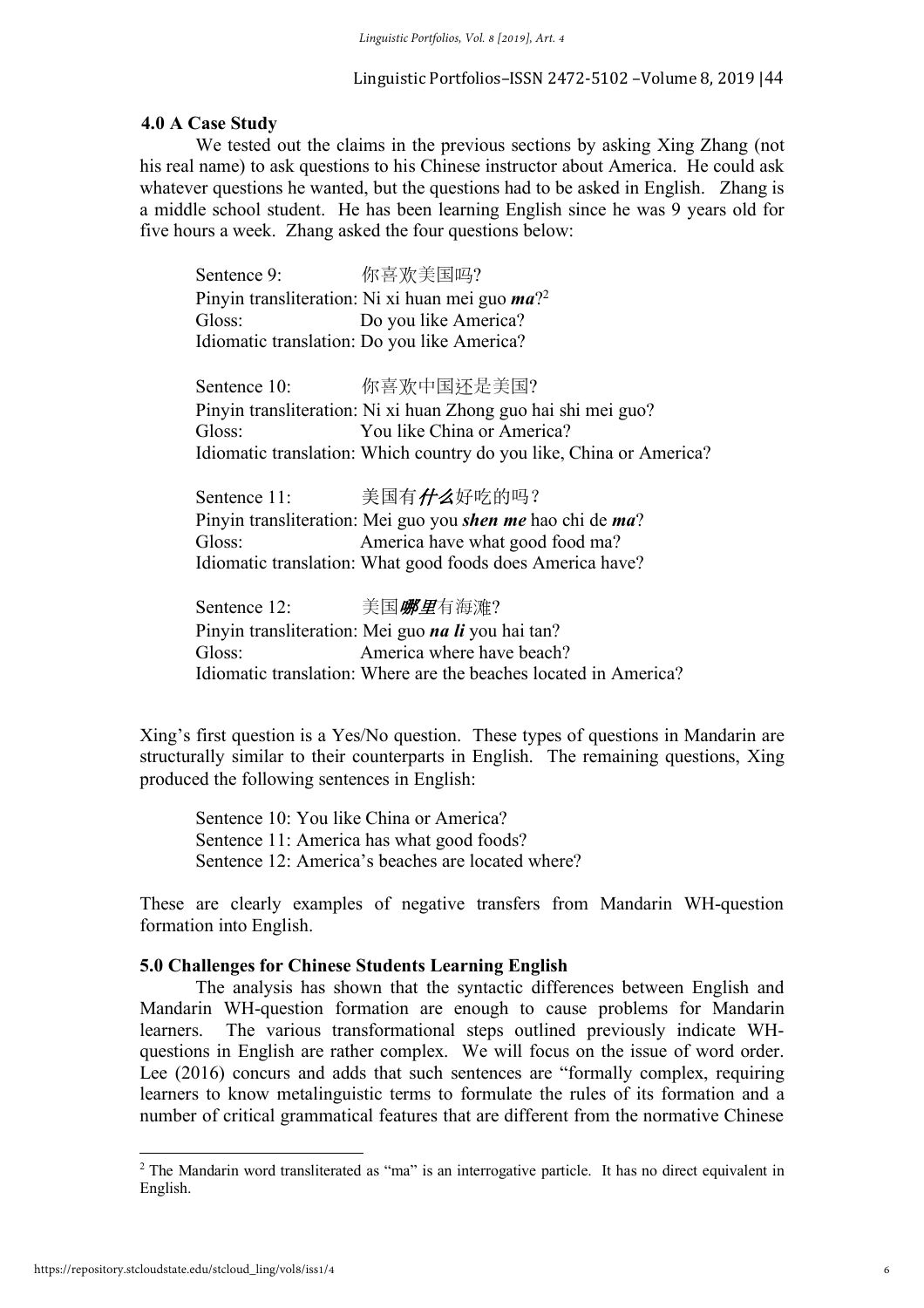interrogative structure."  $(p. 307)^3$  Recurrent problems for Mandarin speakers are the following:

- 1. The lack of "do" or "be" inversion.
- 2. The lack or misuse of Subject-Auxiliary inversion.
- 3. The inability to move the WH word to its proper position.

Mandarin has another syntactic constraint that makes it difficult for speakers to acquire WH-questions. Symonds (2007, pp. 209, 212) notes that as a matter of syntactic requirements, in Mandarin locative prepositions, directional prepositions, as well as prepositions denoting motion must precede the main verb even in declarative clauses such as the following:

Sentence 12: 我今天在校园里吃午餐 Pinyin Transliteration: Wo jin tian zai xiao yuan li chi wu can. Gloss: I today on campus eat lunch. Idiomatic translation: I'm eating lunch on campus today

Because of the above-mentioned syntactic requirements, Mandarin speakers of English are likely to place the adverb "today" and the locative prepositional phrase "on campus" before the main verb "eat." This is exactly what we have in Sentence 12. Similarly, if the sentence calls for a WH-question in English, a Mandarin speaker may produce as sentence such as 13:

| Sentence 13: | 你今天在哪吃午餐?                                                |
|--------------|----------------------------------------------------------|
|              | Pinyin Transliteration: Ni jin tian zai na chi wu can?   |
| Gloss:       | You today <i>where</i> eat lunch?                        |
|              | Idiomatic translation: Where are you eating lunch today? |

From the standpoint of word order, English and Mandarin are both SVO languages. However, Kempf (1975, pp. 7, 9) contends that Mandarin is more flexible than English, noting that word order is not primarily positional, but contextual.

# **6.0 Implications for Teachers and Students**

Teachers will do well to highlight the syntactic differences between English and Mandarin in WH-question. Chen (1986, p. 85-86) suggests that WH-questions should be taught following three important steps. First, students should be taught the Subject-Auxiliary Inversion transformation because all interrogative sentences call for this transformation. Secondly, teachers should differentiate between interrogative sentences involving *who* and *whose* from the other types of WH words for reasons discussed throughout the paper. Thirdly, teachers should draw students' attention to WH-Fronting transformations. In Mandarin, all WH words are *in situ*, whereas in English, they are moved to the beginning of the sentence. Proceeding systematically in the steps outlined is likely to be helpful to learners. Last but not least, WHsentence formation should be taught communicatively. Lee (2016, pp. 296, 308) encourages teachers to consider natural language input and communication opportunities when designing lesson plans. In addition to grammar drills, students

 

<sup>3</sup>Lee's research was conducted in areas where Cantonese is dominant (as opposed to Mandarin). However, Pozzan and Quirk (2012, p. 1079) note that these varieties of Chinese do not differ vis-à-vis interrogative syntax.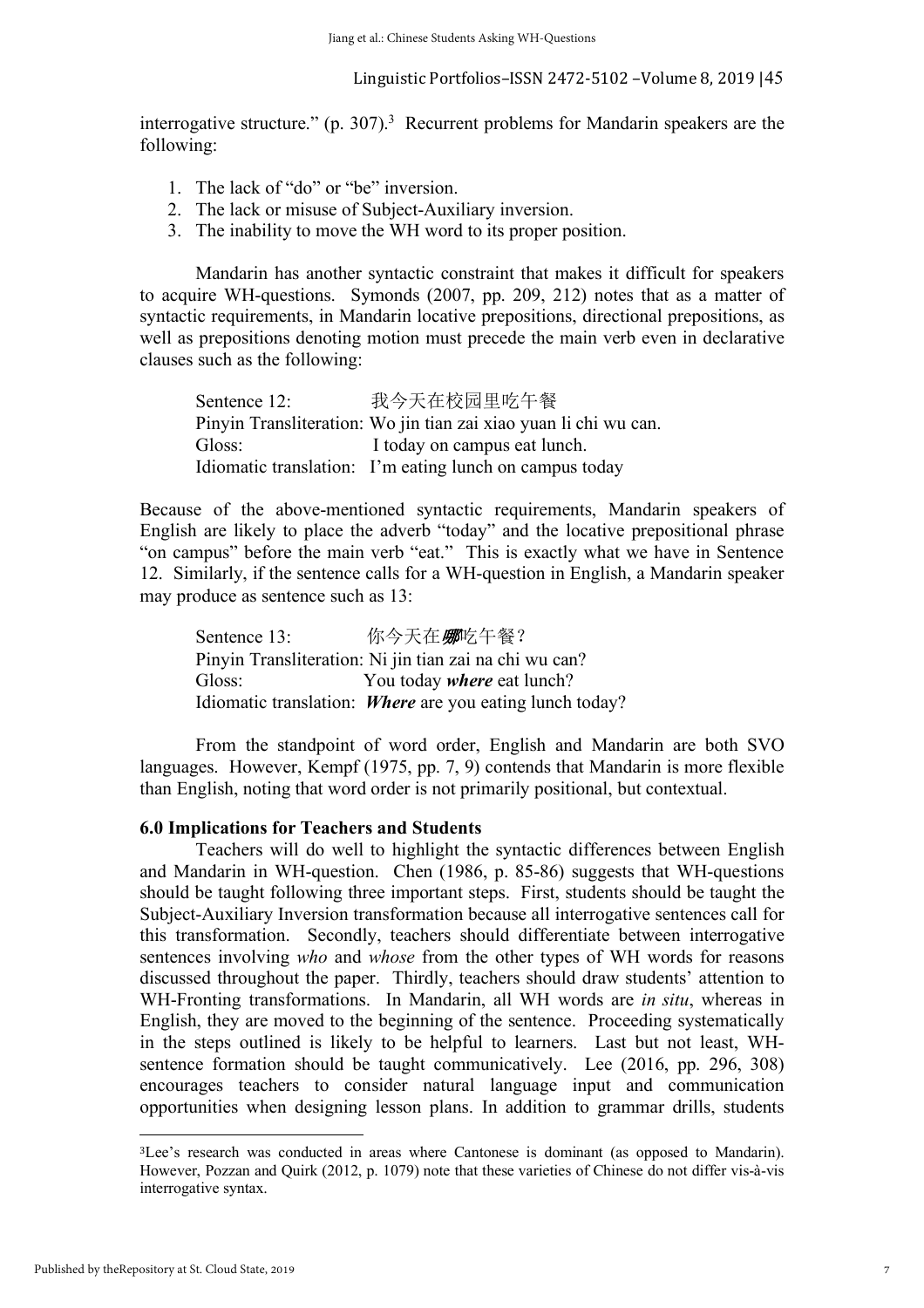should be given the opportunity to practice asking WH-questions in role plays. Furthermore, they should listen to interviews where questions are asked and answered.

# **7.0 Summary**

Developing proficiency in asking well-formed WH-questions in English is not out of reach for beginning or intermediate students. However, the topic should be approached systematically. First, a distinction has to be made between English WH words that call for *in situ* constructions and those that require syntactic transformations. Mandarin students can easily acquire interrogative sentences with *in situ* WH words because they are similar to those in their native language. At other levels, the two languages different. The differences include the fact that WHquestions are *in situ* constructions in Mandarin, whereas they move to sentence-initial position in English. Students and teachers will do well to focus on the systematic introduction of question formation in their lessons, creating a metalinguistic understanding of the differences between the languages, and seeking ample opportunities for communicative practice in addition to explicit grammar lessons and drills.

# **ABOUT THE AUTHORS**

**Xue Jiang** is a graduate student in the TESL MA program at Saint Cloud State University (SCSU). She spent 4 years teaching English test preparation courses in China, such as TOEFL iBT, IELTS, and ACT reading. She earned a BA degree and a MA degree in Journalism and Communication from University of New South Wales in Australia. Her area of interest is how to train Chinese students to attain success in English as a second language tests. She can be reached at:  $\frac{\text{i}}{\text{i}}$  iangxue 1103@gmail.com.

**Ettien Koffi**, Ph.D. in linguistics from Indiana University, teaches linguistics at Saint Cloud State University, MN. Author of many peer-reviewed articles on various topics in linguistics and of four books: *Language and Society in Biblical Times* (1996), *Paradigm Shift in Language Planning and Policy: Game Theoretic Solutions* (2012), *Applied English Syntax* (2010, 2015), and the *New Testament in Anyi Morofu* (2017), a task which took over 25 years. Specializing in acoustic phonetics, dialect variation, and emergent orthographies, his current research centers on speech acoustics of L2 English (within the Speech Intelligibility Framework), Central Minnesota English, and Anyi. He can be reached at enkoffi@stcloudstate.edu.

**Chad Kuehn** is a graduate student in the TESL MA program at St. Cloud State University, Minnesota, USA. He holds a B.S. in Elementary Education, a B.A. in French, and a B.A. in German from Bemidji State University, Minnesota, USA. He has taught Middle School Language Arts in the United States, English as a Foreign Language to youth in China, and English as a Second Language to international students at St. Cloud State. He is interested in supporting students in negotiating identity, and finding their voice in their academic endeavors. He can be reached at: chadtkuehn@gmail.com.